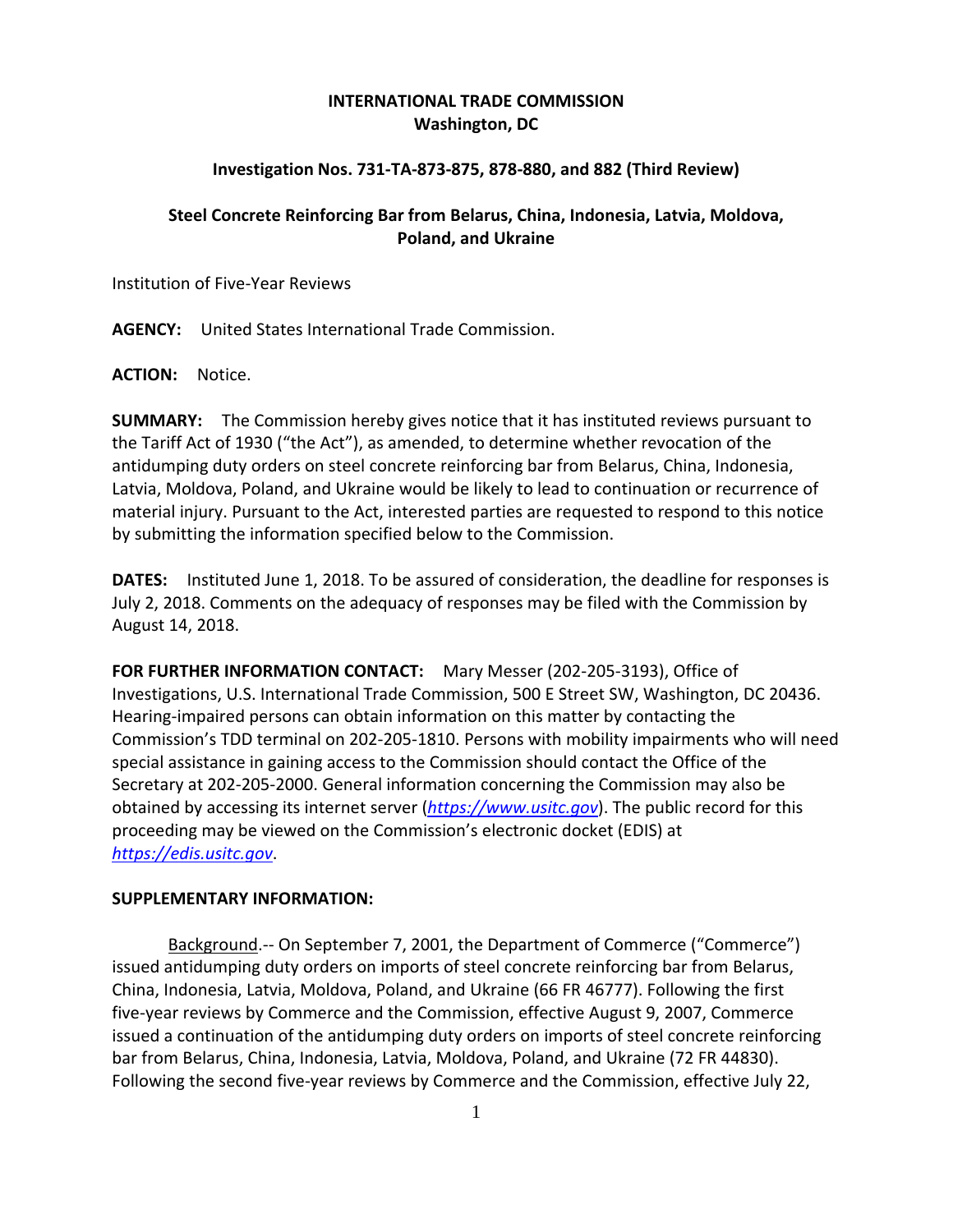2013, Commerce issued a continuation of the antidumping duty orders on imports of steel concrete reinforcing bar from Belarus, China, Indonesia, Latvia, Moldova, Poland, and Ukraine (78 FR 43858). The Commission is now conducting third reviews pursuant to section 751(c) of the Act, as amended (19 USC 1675(c)), to determine whether revocation of the orders would be likely to lead to continuation or recurrence of material injury to the domestic industry within a reasonably foreseeable time. Provisions concerning the conduct of this proceeding may be found in the Commission's Rules of Practice and Procedure at 19 CFR parts 201, subparts A and B and 19 CFR part 207, subparts A and F. The Commission will assess the adequacy of interested party responses to this notice of institution to determine whether to conduct full or expedited reviews. The Commission's determinations in any expedited reviews will be based on the facts available, which may include information provided in response to this notice.

Definitions.--The following definitions apply to these reviews:

- (1) *Subject Merchandise* is the class or kind of merchandise that is within the scope of the five‐year reviews, as defined by the Department of Commerce.
- (2) The *Subject Countries* in these reviews are Belarus, China, Indonesia, Latvia, Moldova, Poland, and Ukraine.
- (3) The *Domestic Like Product* is the domestically produced product or products which are like, or in the absence of like, most similar in characteristics and uses with, the *Subject Merchandise*. In its original determinations and its full first and second five‐year reviews, the Commission defined the *Domestic Like Product* as certain steel concrete reinforcing bar, coextensive with Commerce's scope.
- (4) The *Domestic Industry* is the U.S. producers as a whole of the *Domestic Like Product*, or those producers whose collective output of the *Domestic Like Product* constitutes a major proportion of the total domestic production of the product. In its original determinations, three Commissioners based their material injury analysis on a national industry consisting of all producers of steel concrete reinforcing bar and three Commissioners found a regional industry consisting of all domestic production facilities producing the *Domestic Like Product* in the region consisting of the 30 contiguous states from New England to Texas and from the Gulf of Mexico north on both sides of the Mississippi up to the Canadian border, plus the District of Columbia and Puerto Rico. In its full first five‐year review determinations, the Commission found that appropriate circumstances did not exist to conduct a regional industry analysis and defined the *Domestic Industry* to consist of all domestic producers of steel concrete reinforcing bar. In its full second five‐year review determinations, the Commission conducted its analysis on a national industry basis and defined the *Domestic Industry* to include all domestic producers of steel concrete reinforcing bar. For purposes of this notice, you should report *Domestic Industry* information based on the Commission's two most recent determinations defining the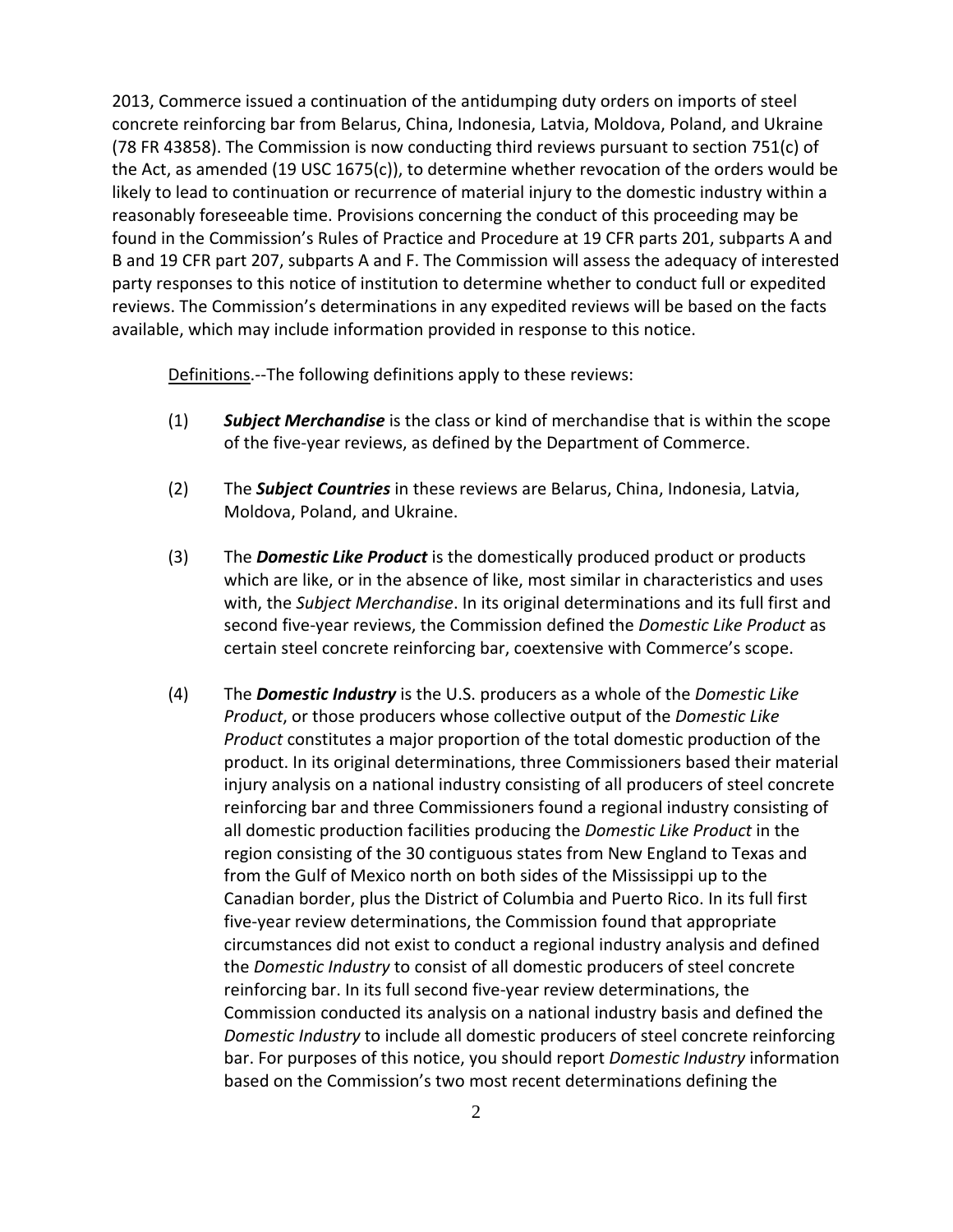*Domestic Industry* to consist of all domestic producers of steel concrete reinforcing bar.

(5) An *Importer* is any person or firm engaged, either directly or through a parent company or subsidiary, in importing the *Subject Merchandise* into the United States from a foreign manufacturer or through its selling agent.

Participation in the proceeding and public service list.‐‐Persons, including industrial users of the *Subject Merchandise* and, if the merchandise is sold at the retail level, representative consumer organizations, wishing to participate in the proceeding as parties must file an entry of appearance with the Secretary to the Commission, as provided in section 201.11(b)(4) of the Commission's rules, no later than 21 days after publication of this notice in the *Federal Register*. The Secretary will maintain a public service list containing the names and addresses of all persons, or their representatives, who are parties to the proceeding.

Former Commission employees who are seeking to appear in Commission five‐year reviews are advised that they may appear in a review even if they participated personally and substantially in the corresponding underlying original investigation or an earlier review of the same underlying investigation. The Commission's designated agency ethics official has advised that a five‐year review is not the same particular matter as the underlying original investigation, and a five‐year review is not the same particular matter as an earlier review of the same underlying investigation for purposes of 18 U.S.C. 207, the post employment statute for Federal employees, and Commission rule 201.15(b) (19 CFR 201.15(b)), 79 FR 3246 (Jan. 17, 2014), 73 FR 24609 (May 5, 2008). Consequently, former employees are not required to seek Commission approval to appear in a review under Commission rule 19 CFR 201.15, even if the corresponding underlying original investigation or an earlier review of the same underlying investigation was pending when they were Commission employees. For further ethics advice on this matter, contact Charles Smith, Office of the General Counsel, at 202‐205‐3408.

Limited disclosure of business proprietary information (BPI) under an administrative protective order (APO) and APO service list.--Pursuant to section 207.7(a) of the Commission's rules, the Secretary will make BPI submitted in this proceeding available to authorized applicants under the APO issued in the proceeding, provided that the application is made no later than 21 days after publication of this notice in the *Federal Register*. Authorized applicants must represent interested parties, as defined in 19 U.S.C. 1677(9), who are parties to the proceeding. A separate service list will be maintained by the Secretary for those parties authorized to receive BPI under the APO.

Certification.‐‐Pursuant to section 207.3 of the Commission's rules, any person submitting information to the Commission in connection with this proceeding must certify that the information is accurate and complete to the best of the submitter's knowledge. In making the certification, the submitter will acknowledge that information submitted in response to this request for information and throughout this proceeding or other proceeding may be disclosed to and used: (i) by the Commission, its employees and Offices, and contract personnel (a) for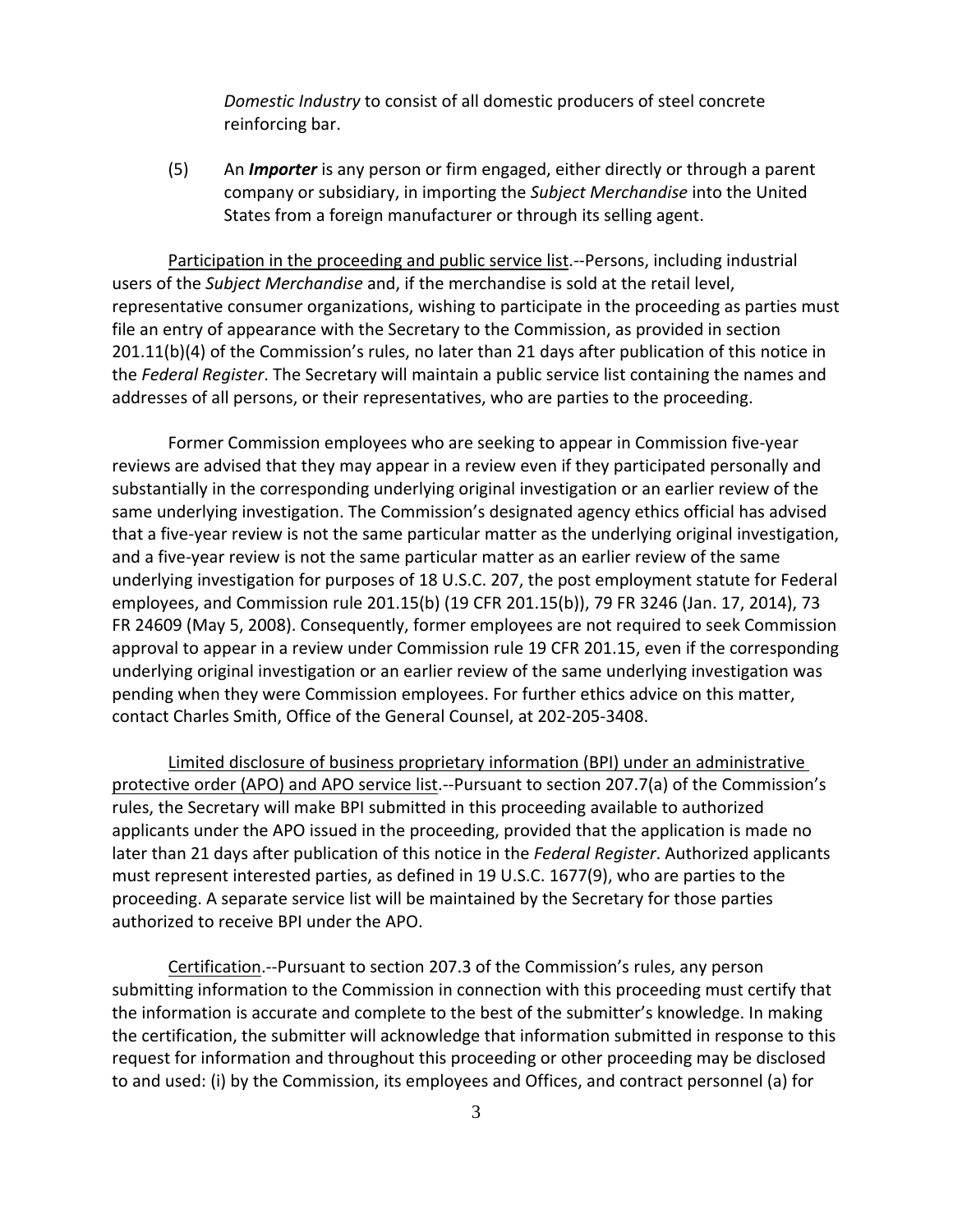developing or maintaining the records of this or a related proceeding, or (b) in internal investigations, audits, reviews, and evaluations relating to the programs, personnel, and operations of the Commission including under 5 U.S.C. Appendix 3; or (ii) by U.S. government employees and contract personnel, solely for cybersecurity purposes. All contract personnel will sign appropriate nondisclosure agreements.

Written submissions.‐‐Pursuant to section 207.61 of the Commission's rules, each interested party response to this notice must provide the information specified below. The deadline for filing such responses is July 2, 2018. Pursuant to section 207.62(b) of the Commission's rules, eligible parties (as specified in Commission rule 207.62(b)(1)) may also file comments concerning the adequacy of responses to the notice of institution and whether the Commission should conduct expedited or full reviews. The deadline for filing such comments is August 14, 2018. All written submissions must conform with the provisions of section 201.8 of the Commission's rules; any submissions that contain BPI must also conform with the requirements of sections 201.6, 207.3, and 207.7 of the Commission's rules. The Commission's Handbook on E‐Filing, available on the Commission's website at *https://edis.usitc.gov*, elaborates upon the Commission's rules with respect to electronic filing. Also, in accordance with sections 201.16(c) and 207.3 of the Commission's rules, each document filed by a party to the proceeding must be served on all other parties to the proceeding (as identified by either the public or APO service list as appropriate), and a certificate of service must accompany the document (if you are not a party to the proceeding you do not need to serve your response).

No response to this request for information is required if a currently valid Office of Management and Budget ("OMB") number is not displayed; the OMB number is 3117 0016/USITC No. 18‐5‐409, expiration date June 30, 2020. Public reporting burden for the request is estimated to average 15 hours per response. Please send comments regarding the accuracy of this burden estimate to the Office of Investigations, U.S. International Trade Commission, 500 E Street SW, Washington, DC 20436.

Inability to provide requested information.‐‐Pursuant to section 207.61(c) of the Commission's rules, any interested party that cannot furnish the information requested by this notice in the requested form and manner shall notify the Commission at the earliest possible time, provide a full explanation of why it cannot provide the requested information, and indicate alternative forms in which it can provide equivalent information. If an interested party does not provide this notification (or the Commission finds the explanation provided in the notification inadequate) and fails to provide a complete response to this notice, the Commission may take an adverse inference against the party pursuant to section 776(b) of the Act (19 U.S.C. 1677e(b)) in making its determinations in the reviews.

**INFORMATION TO BE PROVIDED IN RESPONSE TO THIS NOTICE OF INSTITUTION:** If you are a domestic producer, union/worker group, or trade/business association; import/export *Subject Merchandise* from more than one *Subject Country*; or produce *Subject Merchandise* in more than one *Subject Country*, you may file a single response. If you do so, please ensure that your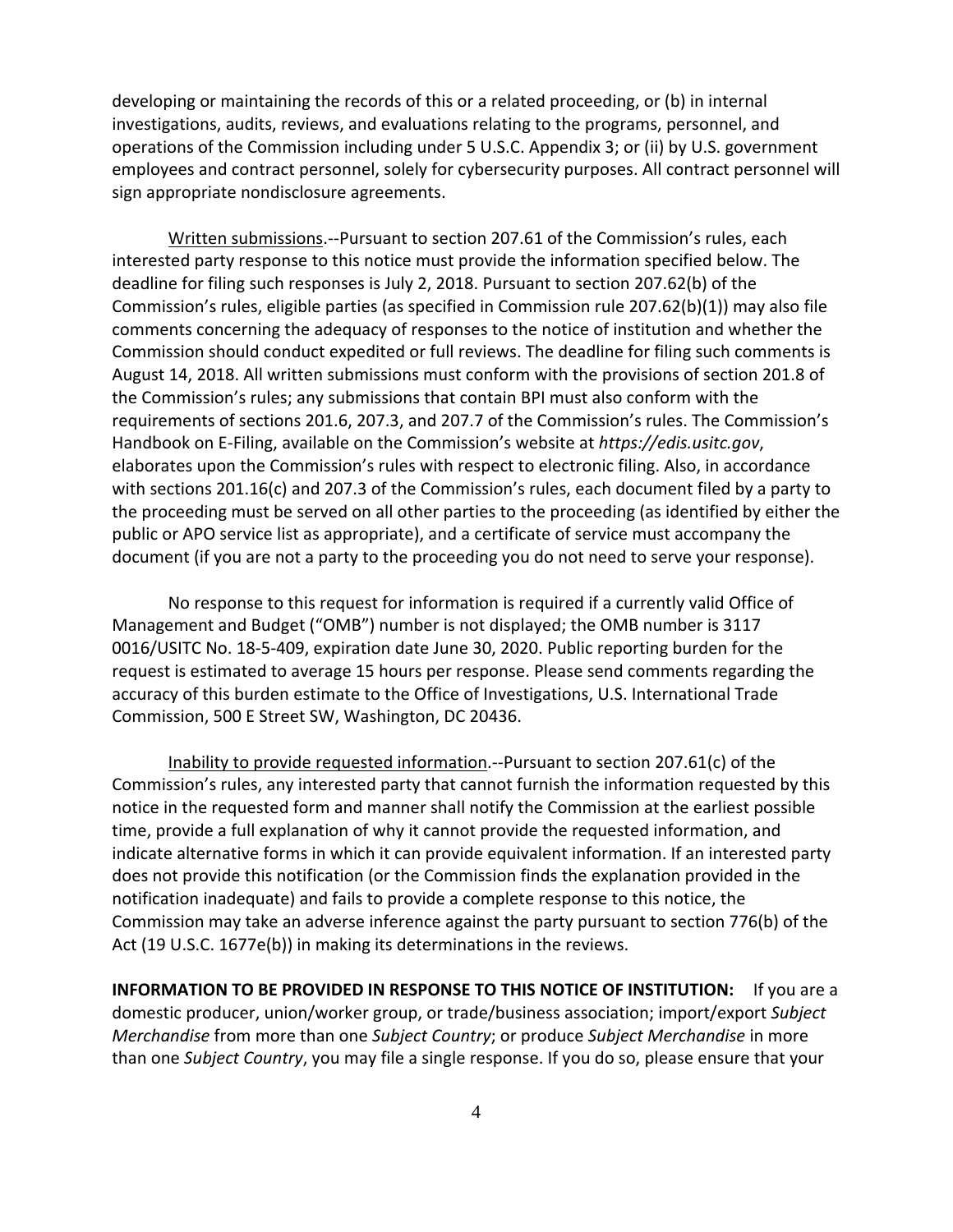response to each question includes the information requested for each pertinent *Subject Country.* As used below, the term "firm" includes any related firms.

- (1) The name and address of your firm or entity (including World Wide Web address) and name, telephone number, fax number, and E‐mail address of the certifying official.
- (2) A statement indicating whether your firm/entity is an interested party under 19 U.S.C. 1677(9) and if so, how, including whether your firm/entity is a U.S. producer of the *Domestic Like Product*, a U.S. union or worker group, a U.S. importer of the *Subject Merchandi*se, a foreign producer or exporter of the *Subject Merchandise*, a U.S. or foreign trade or business association (a majority of whose members are interested parties under the statute), or another interested party (including an explanation). If you are a union/worker group or trade/business association, identify the firms in which your workers are employed or which are members of your association.
- (3) A statement indicating whether your firm/entity is willing to participate in this proceeding by providing information requested by the Commission.
- (4) A statement of the likely effects of the revocation of the antidumping duty orders on the *Domestic Industry* in general and/or your firm/entity specifically. In your response, please discuss the various factors specified in section 752(a) of the Act (19 U.S.C. 1675a(a)) including the likely volume of subject imports, likely price effects of subject imports, and likely impact of imports of *Subject Merchandise* on the *Domestic Industry*.
- (5) A list of all known and currently operating U.S. producers of the *Domestic Like Product*. Identify any known related parties and the nature of the relationship as defined in section 771(4)(B) of the Act (19 U.S.C. 1677(4)(B)).
- (6) A list of all known and currently operating U.S. importers of the *Subject Merchandise* and producers of the *Subject Merchandise* in each *Subject Country* that currently export or have exported *Subject Merchandise* to the United States or other countries after 2012.
- (7) A list of 3‐5 leading purchasers in the U.S. market for the *Domestic Like Product* and the *Subject Merchandise* (including street address, World Wide Web address, and the name, telephone number, fax number, and E‐mail address of a responsible official at each firm).
- (8) A list of known sources of information on national or regional prices for the *Domestic Like Product* or the *Subject Merchandise* in the U.S. or other markets.
- (9) If you are a U.S. producer of the *Domestic Like Product*, provide the following information on your firm's operations on that product during calendar year 2017, except as noted (report quantity data in short tons and value data in U.S. dollars, f.o.b. plant). If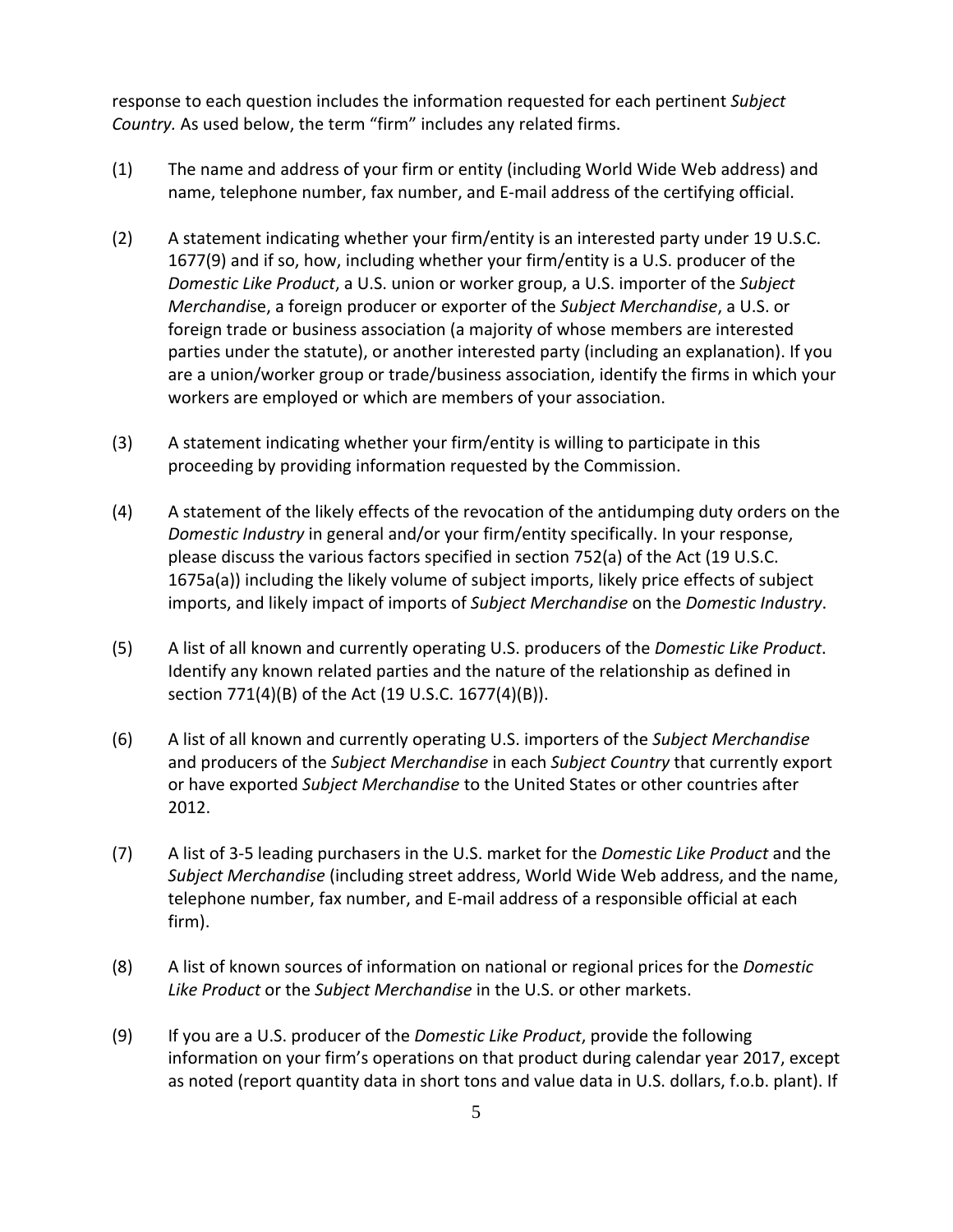you are a union/worker group or trade/business association, provide the information, on an aggregate basis, for the firms in which your workers are employed/which are members of your association.

- (a) Production (quantity) and, if known, an estimate of the percentage of total U.S. production of the *Domestic Like Product* accounted for by your firm's(s') production;
- (b) Capacity (quantity) of your firm to produce the *Domestic Like Product* (that is, the level of production that your establishment(s) could reasonably have expected to attain during the year, assuming normal operating conditions (using equipment and machinery in place and ready to operate), normal operating levels (hours per week/weeks per year), time for downtime, maintenance, repair, and cleanup, and a typical or representative product mix);
- (c) the quantity and value of U.S. commercial shipments of the *Domestic Like Product* produced in your U.S. plant(s);
- (d) the quantity and value of U.S. internal consumption/company transfers of the *Domestic Like Product* produced in your U.S. plant(s); and
- (e) the value of (i) net sales, (ii) cost of goods sold (COGS), (iii) gross profit, (iv) selling, general and administrative (SG&A) expenses, and (v) operating income of the *Domestic Like Product* produced in your U.S. plant(s) (include both U.S. and export commercial sales, internal consumption, and company transfers) for your most recently completed fiscal year (identify the date on which your fiscal year ends).
- (10) If you are a U.S. importer or a trade/business association of U.S. importers of the *Subject Merchandise* from any *Subject Country*, provide the following information on your firm's(s') operations on that product during calendar year 2017 (report quantity data in short tons and value data in U.S. dollars). If you are a trade/business association, provide the information, on an aggregate basis, for the firms which are members of your association.
	- (a) The quantity and value (landed, duty‐paid but not including antidumping duties) of U.S. imports and, if known, an estimate of the percentage of total U.S. imports of *Subject Merchandise* from each *Subject Country* accounted for by your firm's(s') imports;
	- (b) the quantity and value (f.o.b. U.S. port, including antidumping duties) of U.S. commercial shipments of *Subject Merchandise* imported from each *Subject Country*; and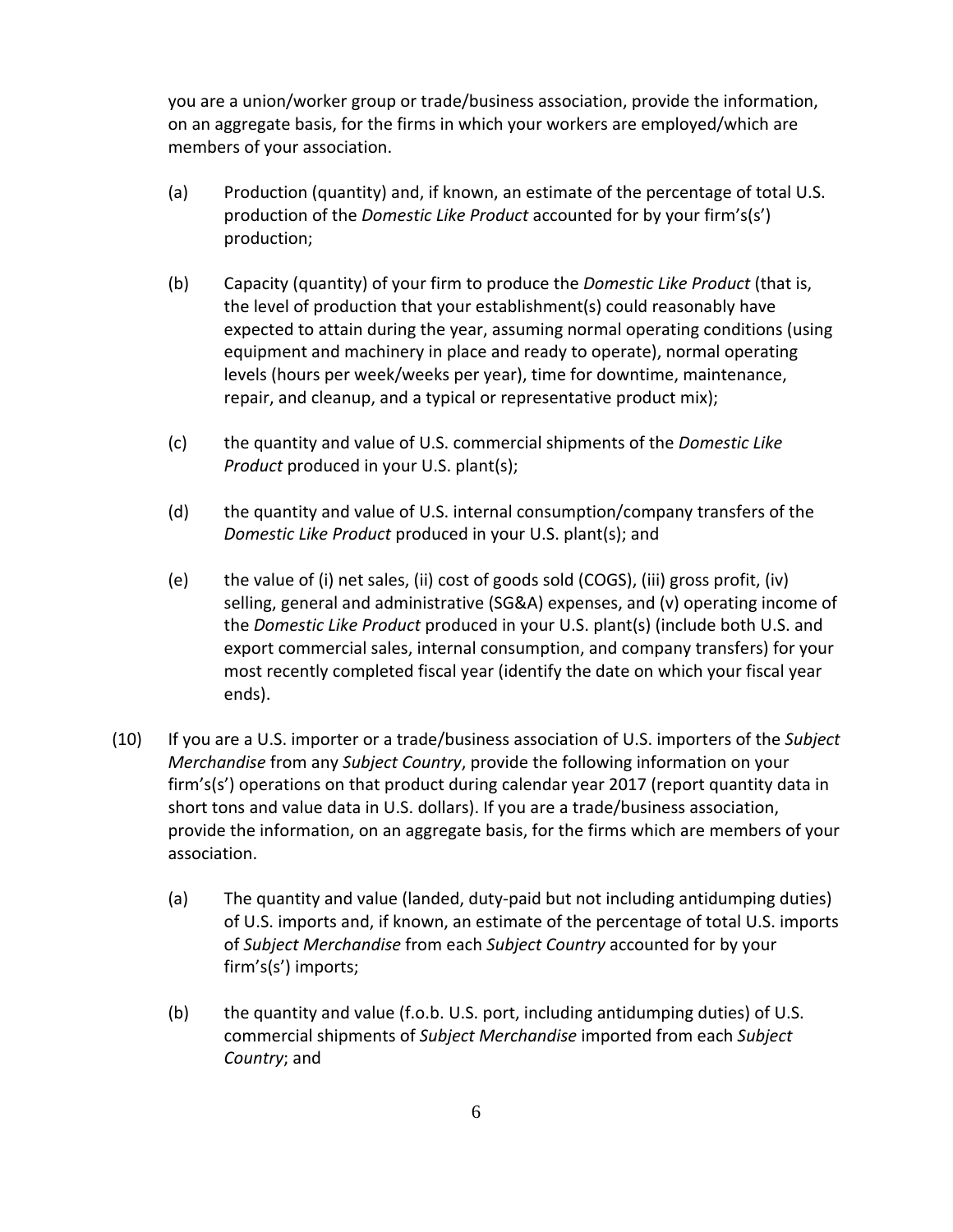- (c) the quantity and value (f.o.b. U.S. port, including antidumping duties) of U.S. internal consumption/company transfers of *Subject Merchandise* imported from each *Subject Country*.
- (11) If you are a producer, an exporter, or a trade/business association of producers or exporters of the *Subject Merchandise* in any *Subject Country*, provide the following information on your firm's(s') operations on that product during calendar year 2017 (report quantity data in short tons and value data in U.S. dollars, landed and duty‐paid at the U.S. port but not including antidumping duties). If you are a trade/business association, provide the information, on an aggregate basis, for the firms which are members of your association.
	- (a) Production (quantity) and, if known, an estimate of the percentage of total production of *Subject Merchandise* in each *Subject Country* accounted for by your firm's(s') production;
	- (b) Capacity (quantity) of your firm(s) to produce the *Subject Merchandise* in each *Subject Country* (that is, the level of production that your establishment(s) could reasonably have expected to attain during the year, assuming normal operating conditions (using equipment and machinery in place and ready to operate), normal operating levels (hours per week/weeks per year), time for downtime, maintenance, repair, and cleanup, and a typical or representative product mix); and
	- (c) the quantity and value of your firm's(s') exports to the United States of *Subject Merchandise* and, if known, an estimate of the percentage of total exports to the United States of *Subject Merchandise* from each *Subject Country* accounted for by your firm's(s') exports.
- (12) Identify significant changes, if any, in the supply and demand conditions or business cycle for the *Domestic Like Product* that have occurred in the United States or in the market for the *Subject Merchandise* in each *Subject Country* after 2012, and significant changes, if any, that are likely to occur within a reasonably foreseeable time. Supply conditions to consider include technology; production methods; development efforts; ability to increase production (including the shift of production facilities used for other products and the use, cost, or availability of major inputs into production); and factors related to the ability to shift supply among different national markets (including barriers to importation in foreign markets or changes in market demand abroad). Demand conditions to consider include end uses and applications; the existence and availability of substitute products; and the level of competition among the *Domestic Like Product* produced in the United States, *Subject Merchandise* produced in each *Subject Country*, and such merchandise from other countries.